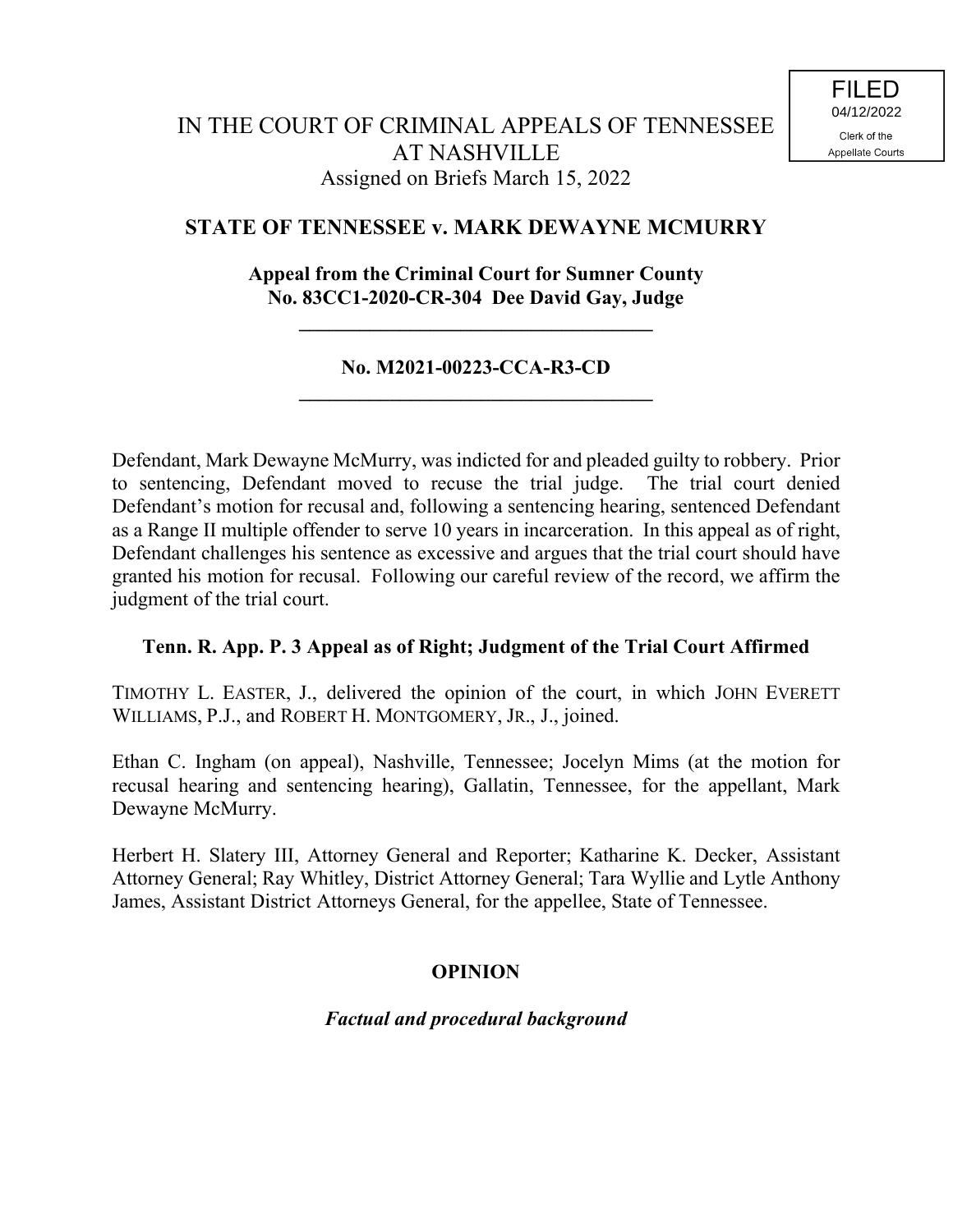On November 23, 2020, Defendant entered an open guilty plea to robbery. Pursuant to the negotiated plea agreement, Defendant was to be sentenced as a Range II multiple offender. On January 15, 2021, Defendant filed a motion to recuse the trial judge from sentencing him on the grounds that the trial judge, while serving as an assistant district attorney general in 1990, prosecuted Defendant in a highly publicized trial on three charges of sexual offenses. Defendant averred that the trial judge was prejudiced against him because, during the trial, the trial judge/former prosecutor stated, "[t]here is a dark side to [Defendant] which teachers and coaches don't see, and when that dark side surfaces, no young girl is safe." Defendant's convictions in that case were overturned by the Tennessee Supreme Court.<sup>1</sup> Defendant also alleged prejudice on the grounds that the trial judge prosecuted him on a drug charge in 2002 for which conviction he was sentenced as a Range III persistent offender to a sentence of split confinement with a lengthy period of probation. Defendant pointed out that, by contrast, he was convicted on the same day in a forgery and theft case prosecuted by another assistant district attorney and was sentenced as a Range II multiple offender. Finally, Defendant alleged that the trial judge showed prejudice against Defendant when he remarked at Defendant's arraignment in this case that it had "been a while" since Defendant was before the court.

The trial court conducted a hearing on Defendant's motion to recuse on January 25, 2021, the day of Defendant's scheduled sentencing hearing. Defendant testified that the trial judge prosecuted him for three sexual offenses in 1990. At the time of his 1990 trial, Defendant "was a star football player, basketball [player], and [he] played every sport." He testified that the media covered his trial extensively. Defendant believed that the trial judge/former prosecutor "had something against [him]." Defendant could not remember "too much about" the trial itself, but he appealed his convictions, and the Tennessee Supreme Court reversed them. Defendant also testified regarding his 2002 convictions in two separate cases that were prosecuted by different assistant district attorneys. He testified, "I know I got a bunch of time back then for charges that should have been dismissed."

Defendant recalled that, at the arraignment in this case, the trial judge remembered him and commented, "it's been a long time." Defendant testified, "I've always felt like Judge Gay wanted to see me behind bars." Defendant testified that he "just wanted to be treated fairly." He affirmed that it was not his intention to delay the proceedings in this case and that he did not file the motion to recuse for any improper purpose.

 $\overline{a}$ 

<sup>&</sup>lt;sup>1</sup> In *State v. In the Matter of Mark McMurry*, No. 01S01-9205-CV-00059, 1993 WL 292527 (Tenn. July 12, 1993) (opinion withdrawn from publication), our supreme court reversed the ruling of the trial court allowing the State to introduce evidence of Defendant's alleged prior sexual misconduct, concluding that the trial court erred in determining that the prior bad acts were part of a common scheme or plan. The reversal had nothing to do with the prosecutor's remarks.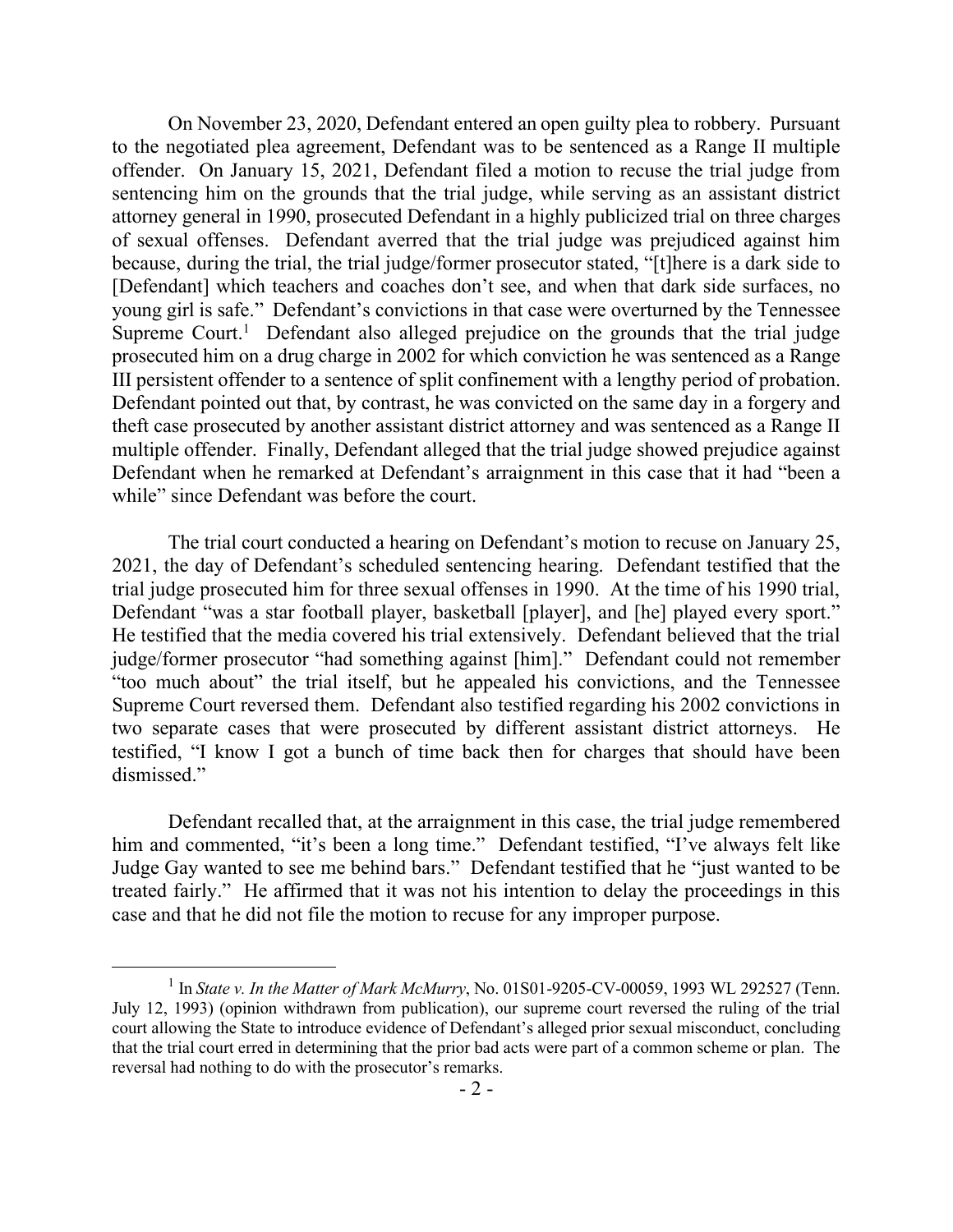A transcript of Defendant's arraignment in this case reflects that the trial court stated to Defendant, "I haven't seen you in a long time, sir. Are you doing okay?" Defense counsel informed the trial court that she was unable to obtain the court file from Defendant's 1990 trial. Defense counsel did not admit as exhibits to the hearing any news articles or other media coverage of the trial. Counsel stated that when she received the presentence report for the current matter, she learned of Defendant's 2002 convictions. She discovered that Defendant was sentenced as a Range III offender in the case on which the trial judge was the prosecutor and that, in two other cases disposed of on the same day and prosecuted by another assistant district attorney, Defendant was sentenced as a Range II offender.

At the conclusion of the recusal hearing, the trial court noted that Defendant's 1990 trial was "highly publicized" because Defendant was recognized for his athletic ability. The trial court stated, "He's one of the best running backs that's ever come out of Sumner County, and I found myself in a difficult position as a prosecutor in this case." The trial court stated:

Now, the arena in this particular case is the court room where all the – everything is laid out in court, and I am an advocate for three young child abuse victims, in my opinion, at the time, and what I say in court does not necessarily reflect my personal opinion of a defendant. We must be advocates, [defense counsel].

And for those times that I prosecuted and tried those cases involving sexual abuse of children, you cannot help but get tied up in the lives of those young victims. Some I never forget because of the trauma, but that doesn't mean that I have a lifelong bias against the defendant that caused it. My statements were legal, my statements were professional, and that's what we do in this arena.

In its written order denying Defendant's motion, the trial court explicitly stated that it could preside over Defendant's sentencing "fairly, impartially, and without bias." The trial court noted that Defendant's motion did not procedurally comply with Tennessee Supreme Court Rule 10B in that Defendant did not support the motion with an affidavit and failed to state that the motion was not being presented for any improper purpose. Further, the motion was not promptly filed, as contemplated by the rule.<sup>2</sup> The trial court noted that Defendant did not allege bias during the seven months that his case was pending

 $\overline{a}$ 

<sup>&</sup>lt;sup>2</sup> "'[R]ecusal motions must be filed promptly after the facts forming the basis for the motion become known, and the failure to assert them in a timely manner results in a waiver of a party's right to question a judge's impartiality.'" *Duke v. Duke*, 398 S.W.3d 665, 670 (Tenn. Ct. App. 2012) (quoting *Kinard v. Kinard*, 986 S.W.2d 220, 228 (Tenn. Ct. App. 1998)); *see also* Tenn. Sup. Ct. R. 10 B § 1.01.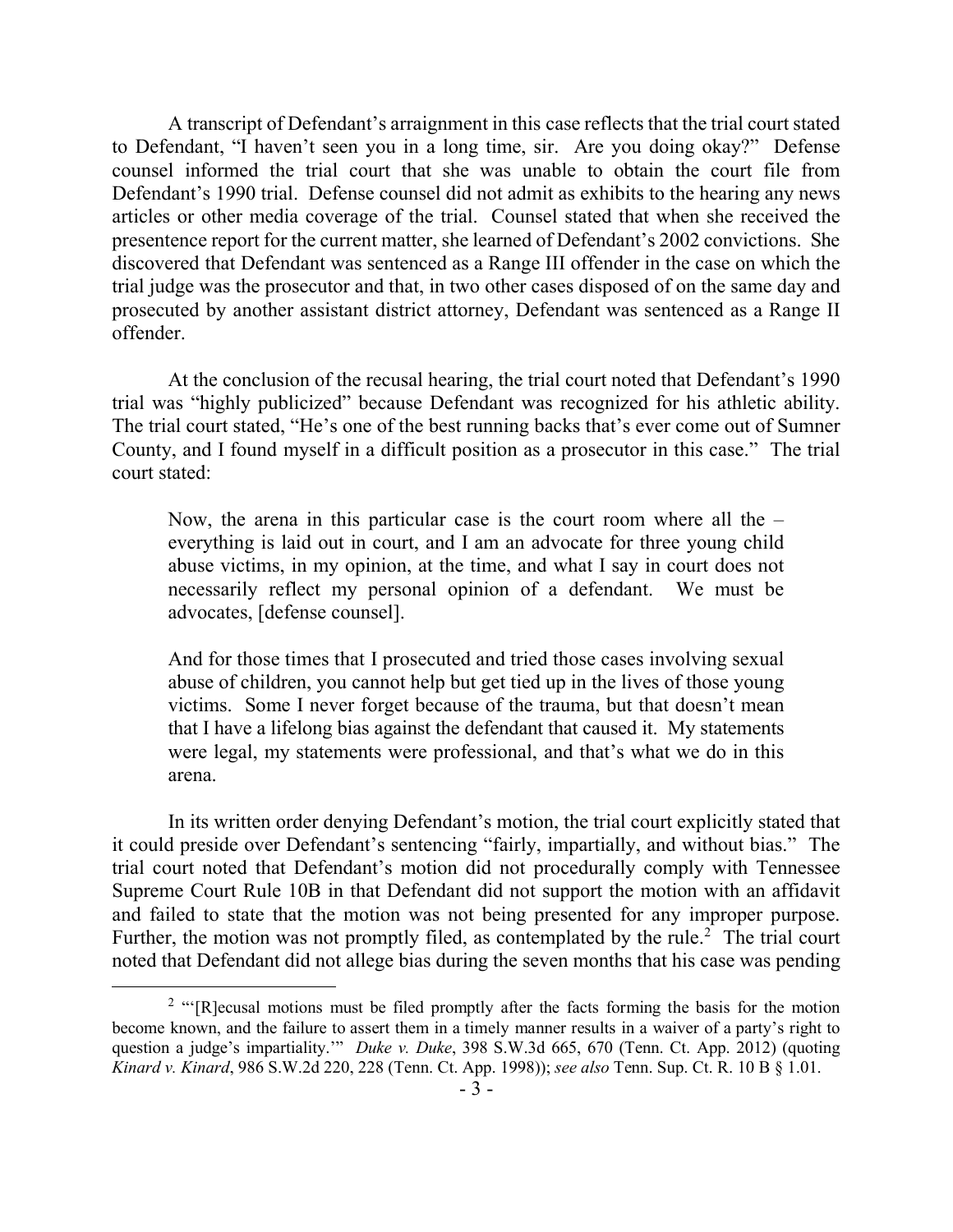prior to sentencing. Nevertheless, the trial court stated in its order that it "overlooked the issue and held an evidentiary hearing."

The trial court found that when prosecuting Defendant "in 1990 in a highly publicized trial[,]" the trial judge "was merely doing his job and performing his statutory duties in the prosecution of that case." The order states that during the trial judge's time as an assistant district attorney, he "prosecuted many defendants for many different crimes" and "there was no evidence anywhere that would lead a reasonable person to conclude that the [c]ourt was biased or prejudiced years later as a judge against [D]efendant in 2020 other than he was merely performing his duties as an Assistant District Attorney in those prosecutions." Relative to the trial court's comment to Defendant at Defendant's arraignment, the trial court found that it "was merely a greeting and nothing else."

The trial court concluded that there was no subjective or objective basis for recusal and denied Defendant's motion.

### *Sentencing Hearing*

A sentencing hearing was conducted immediately following the recusal hearing. Gallatin Police Sergeant Michael Tinker testified that he investigated the case. He interviewed the victim, who stated that she was at her niece's residence and had gone to her car to get groceries out of the vehicle when a black male drove up beside her and made "small talk." The man then approached the victim and grabbed her purse. She resisted, and he pushed her to the ground, took her purse, and fled. The victim viewed a six-person photographic lineup and eliminated three people but was unable to identify Defendant.

While Sergeant Tinker was interviewing the victim, someone approached a patrol officer, who was responding to an unrelated incident "down the street" from where the robbery occurred, and asked the officer if police were looking for Defendant. That person stated that Defendant had just been at his or her house "in a panic" and left in a vehicle that was similar to the vehicle described by the victim. Sergeant Tinker pinged the victim's cell phone to an address where Defendant had a "history." Police located Defendant at the residence. Police found a wallet containing Defendant's identification and the victim's credit cards among a pile of Defendant's belongings. Police also found the victim's cell phone in a vehicle that another resident of the house stated he had loaned Defendant on the night of the robbery.

In a recorded conversation at the jail, Defendant confessed to Sergeant Tinker, stating that he was high on cocaine and methamphetamine at the time of the robbery and "saw an opportunity." Defendant stated that he was remorseful for what he had done.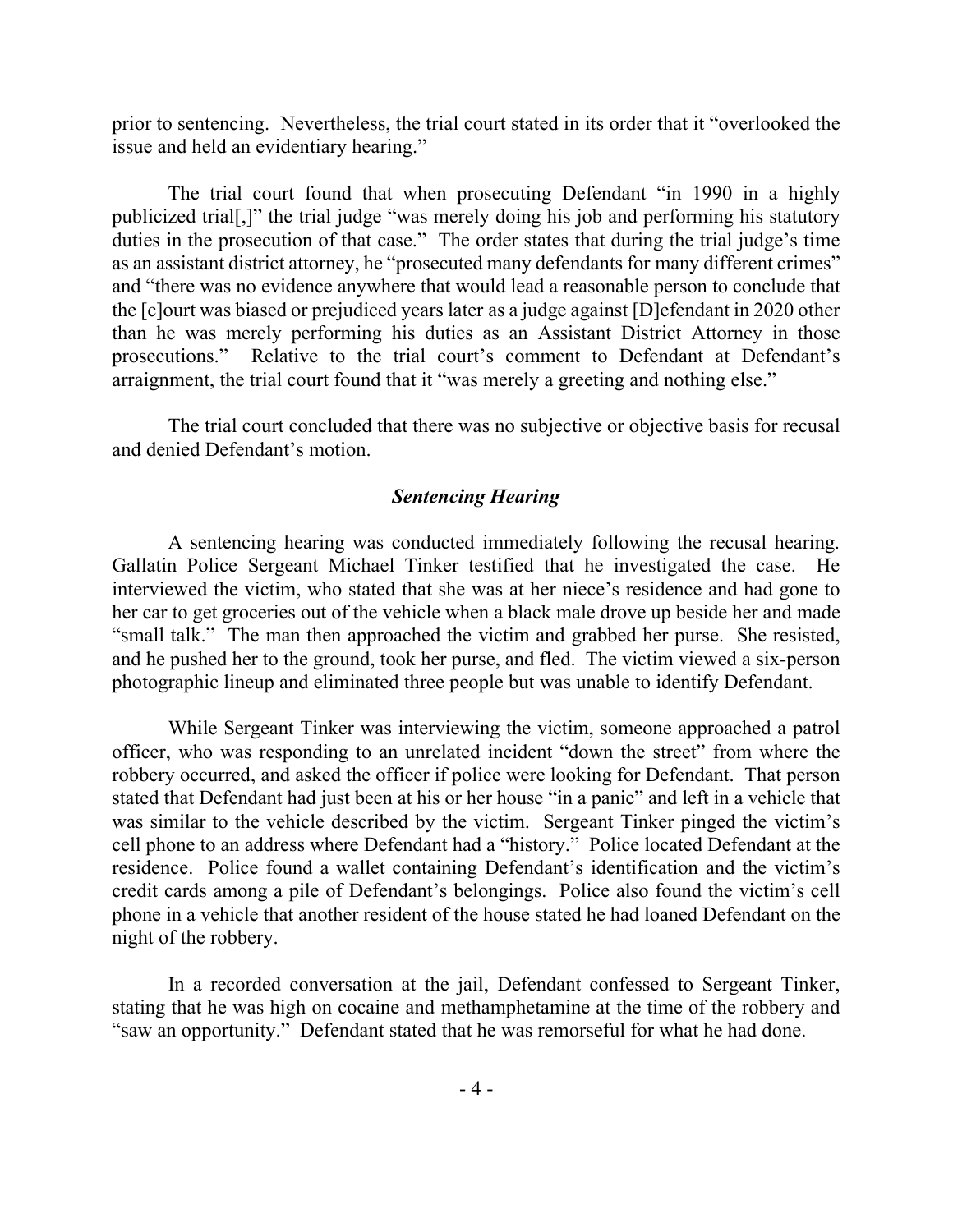Defendant testified that his drugs of choice were marijuana and cocaine. On the day of the robbery, a friend had mixed methamphetamine into his drugs without his knowledge. Defendant testified that he had sought help for his drug addiction prior to the robbery. He "realized he had a problem" and called "a few rehabilitation centers trying to get in." Defendant testified that his "health had failed [him]" and that he had suffered two heart attacks and kidney failure and had undergone prostate surgery. Defendant said, "things weren't working out" and he "chose to get high."

Defendant testified that while awaiting sentencing, he was accepted into the Men of Valor rehabilitation program. Defendant stated that he suffered from Post-Traumatic Stress Disorder ("PTSD") as a result of having been convicted of criminally negligent homicide in 2014 and having served a 42-month sentence. Defendant stated his desire to further his education by completing college and obtaining a master's degree. Defendant expressed his remorse for the offense in this case, stating that he "wasn't in [his] right mind" and that he "never would have done anything like that to an elderly lady." Defendant denied pushing the victim. He testified that he "snatched her purse" and "took off."

Upon questioning by the trial court, Defendant acknowledged that he "used to sell drugs." Regarding Defendant's PTSD diagnosis, the trial court asked, "Did you have some guilt issues back in 1990, through that period of time, that you were not able to really complete what you wanted to do regarding your athletic ability?" Defendant answered, "It caused me to get off track of what I really wanted to do." The trial court noted that Defendant had "probably one of the worst records" it had ever seen. Defendant acknowledged that he had prior parole and probation violations. Regarding his prior conviction for criminally negligent homicide, Defendant stated that the victim jumped in his car, put a gun to his head, and pulled the trigger three times. Defendant stated that he grabbed the gun from the victim and it "went off[,]" killing the victim.

At the conclusion of the sentencing hearing, the trial court stated that it had considered the presentence report, the evidence presented at the sentencing hearing, the principles of sentencing, and the arguments of counsel. The court discussed the purposes and principles of the Sentencing Act as they related to the facts of this case, noting that "the foremost purpose . . . is to promote justice."

The court applied the following enhancement factors to Defendant's sentence: Defendant had a previous history of criminal convictions or criminal behavior in addition to those necessary to establish the appropriate range, and the victim of the offense was particularly vulnerable because of age. The trial court found no applicable mitigating factors. In considering the seriousness of the offense, the court stated, "just how serious is the offense of robbery of a 73-year-old lady, innocent as the driven snow, doing what our Declaration of Independence says about our country, that we have been given certain God-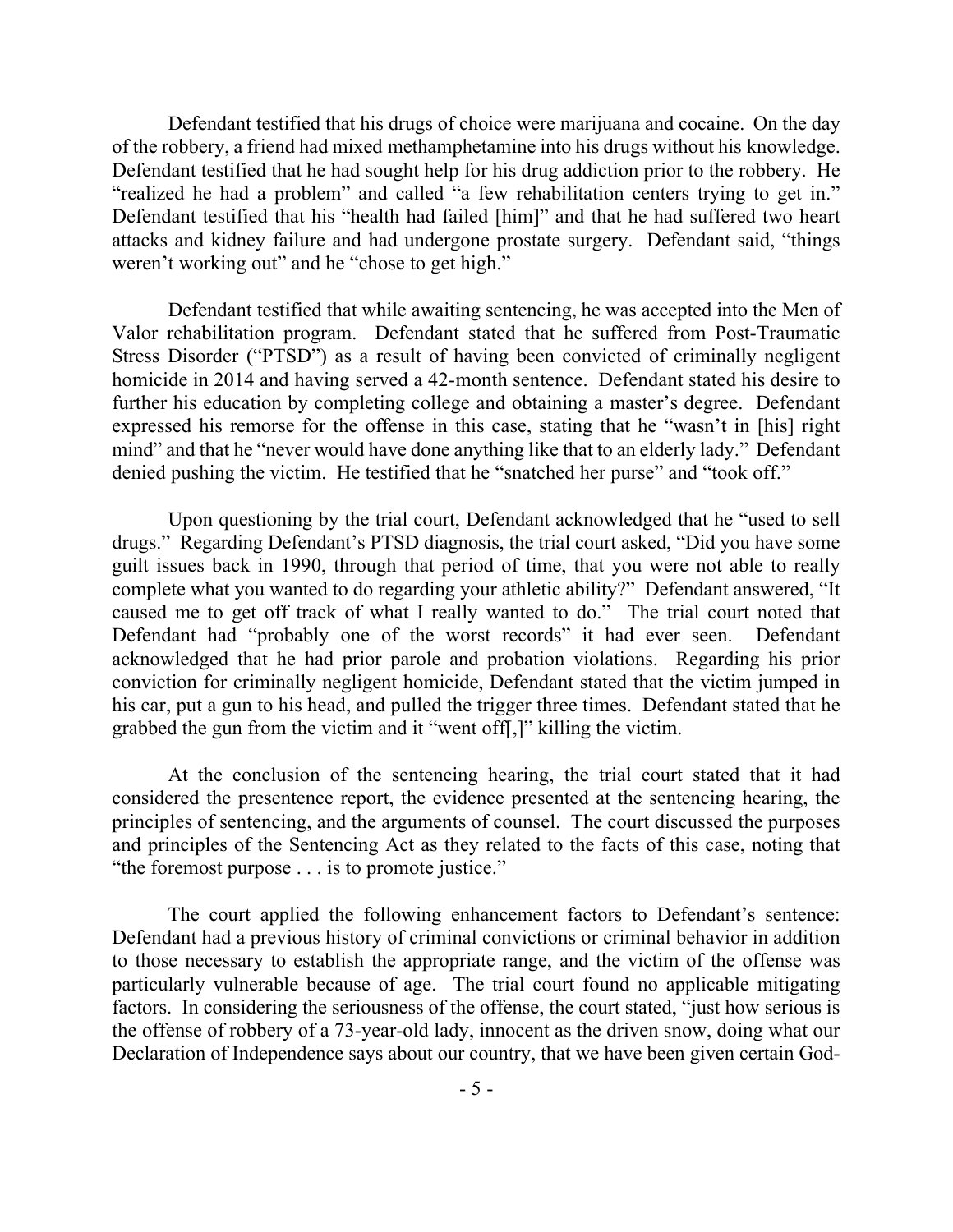given rights of life, liberty, and the pursuit of happiness. This lady was pursing those rights and this happens to her." The trial court also considered the need to promote respect for the law, the need for deterrence, and Defendant's potential for rehabilitation, and the court determined that "none of those are good for [Defendant]."

The trial court stated that Defendant had wasted 24 years of his life committing crimes. The court further stated:

I wish you were a Range I offender to where we wouldn't have to give you so much time. I wish that you had grabbed at your early age the importance of athletics and what you were pursuing. But after making mistakes, you never corrected it. You never developed into what you could be, and that's your fault.

The trial court imposed the maximum sentence within the range of 10 years' incarceration, concluding that confinement was necessary based on Defendant's long history of criminal conduct.

#### *Analysis*

#### *I. Recusal*

Defendant contends that the trial judge committed reversible error by failing to recuse himself because he had prosecuted Defendant in 1990 and in 2002 as an assistant district attorney general. The State responds that the trial judge properly denied the motion because he expressly stated that he was able to preside impartially over Defendant's sentencing and because a person of ordinary prudence in the judge's position would not find a reasonable basis for questioning his impartiality.

"A judge shall disqualify himself or herself in any proceeding in which the judge's impartiality might reasonably be questioned." Tenn. Sup. Ct. R. 10, R.J.C. 2.11 (A). Bases for which a judge's impartiality might reasonably be questioned include, as are pertinent to this case, when the judge has "a personal bias or prejudice" against any of the parties, "personal knowledge of facts that are in dispute in the proceeding," has "served as lawyer in the matter in controversy, or was associated with a lawyer who participated substantially as a lawyer in the matter during such association," or has "served in governmental employment, and in such capacity participated personally and substantially as a lawyer or public official concerning the proceeding." Tenn. Sup. Ct. R. 10, R.J.C. 2.11 (A)(1),  $(A)(6)(a)$  and (b). "'[T]he test for recusal is an objective one because the appearance of bias is just as injurious to the integrity of the courts as actual bias.'" *State v. Clark*, 610 S.W.3d 739 (Tenn. 2020) (quoting *State v. Cannon*, 254 S.W.3d 287, 307 (Tenn. 2008)).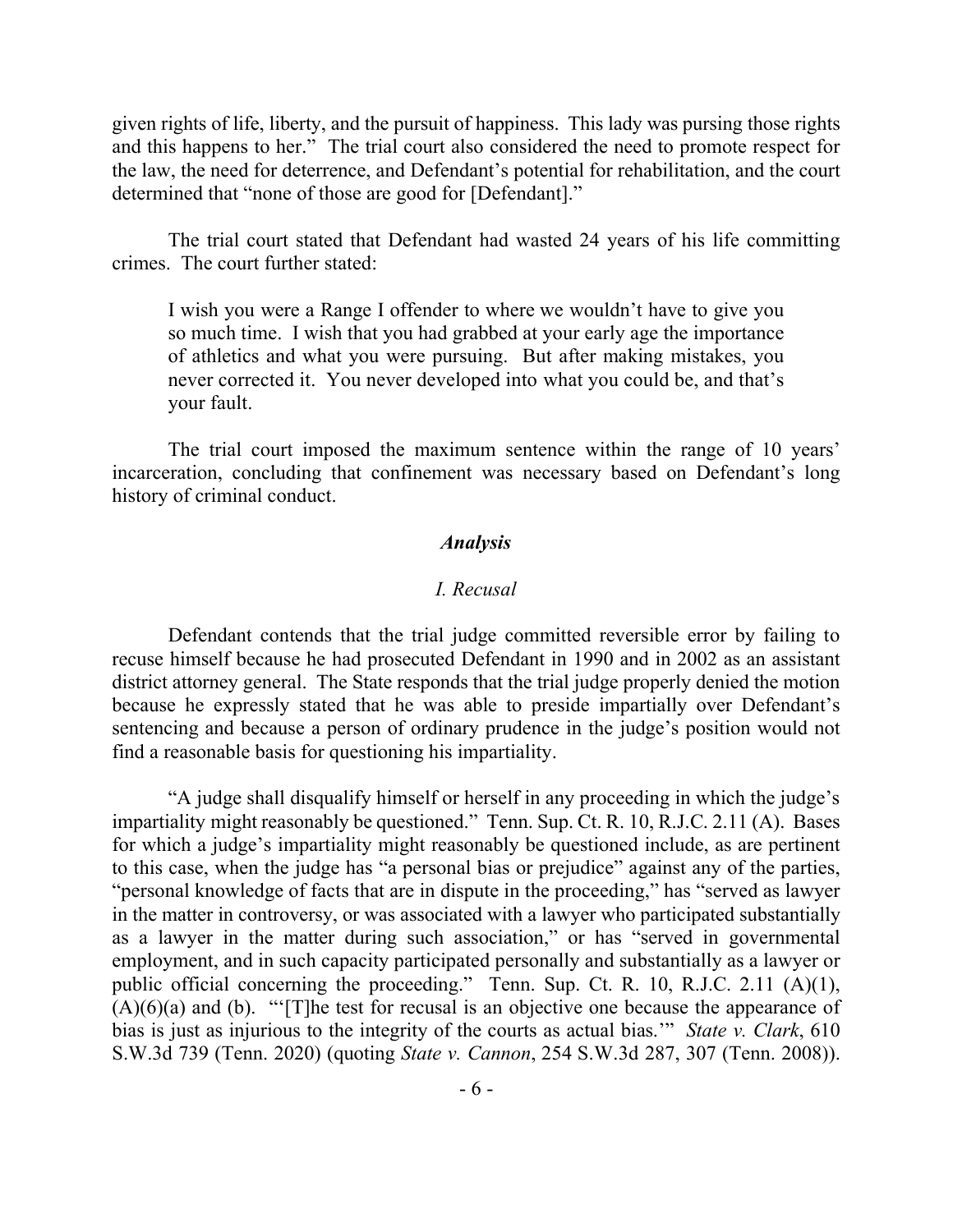We review a trial court's denial of a motion to recuse de novo. Tenn. R. Sup. Ct. 10B § 2.01.

In three companion cases recently decided by our supreme court, the co-defendants moved to recuse the trial judge, who previously served as a deputy district attorney general and had supervisory authority over the defendants' cases. *State v. Griffin*, 610 S.W.3d 752 (Tenn. 2020); *State v. Clark*, 610 S.W.3d 739 (Tenn. 2020); *State v. Styles*, 610 S.W.3d 746 (Tenn. 2020). The trial judge in those cases was serving as the Deputy District Attorney General at the time the defendants were indicted in February of 2019. In December of 2019, he was appointed to serve as a trial judge in the Knox County Criminal Court, and he was assigned to preside over the defendants' cases. Prior to his appointment to the bench, the trial judge had no direct involvement in the defendants' cases and served only in a supervisory capacity in his role as a prosecutor.

Our supreme court held that broad supervisory authority, without some evidence that the judge participated personally and substantially in the case, was an insufficient reason to reasonably question the judge's impartiality. The court noted that the analysis to be conducted "is whether a person of ordinary prudence in the judge's position, *knowing all the facts known to the judge*, would find a reasonable basis for questioning the judge's impartiality." *Griffin*, 610 S.W.3d at 762 (internal quotations omitted) (emphasis in original). In *Griffin*, *Clark*, and *Styles*, the supreme court held that the defendants failed to establish that the trial judge's supervisory responsibilities in his role as a deputy district attorney general were personal or substantial in the defendants' cases. *Id*.

Unlike in the cases cited above, the trial judge in this case served in more than a supervisory capacity – he was directly and substantially involved in the prosecution of Defendant's prior case. However, also unlike the cases cited above, the case in which the trial judge prosecuted Defendant was more than 30 years prior and, therefore, not the "matter in controversy." Tenn. Sup. Ct. R. 10, R.J.C. 2.11  $(A)(6)(b)$ . In the present case, there is no question that the trial judge was actively involved in the prosecution of Defendant in 1990; however, there is nothing in the record to show actual bias or give reason to question the trial judge's subjective determination that he should not be required to recuse himself for lack of impartiality in determining Defendant's sentence for his 2021 conviction.

The trial judge explicitly stated that he could preside over Defendant's sentencing "fairly, impartially, and without bias." Defendant alleged in his motion for recusal that the trial judge made statements during Defendant's 1990 trial to the effect that "there is a dark side to [Defendant] which teachers and coaches don't see, and when the dark side surfaces, no young girl is safe." Although defense counsel referenced media coverage of Defendant's 1990 trial, no such evidence was introduced. The trial court explained that his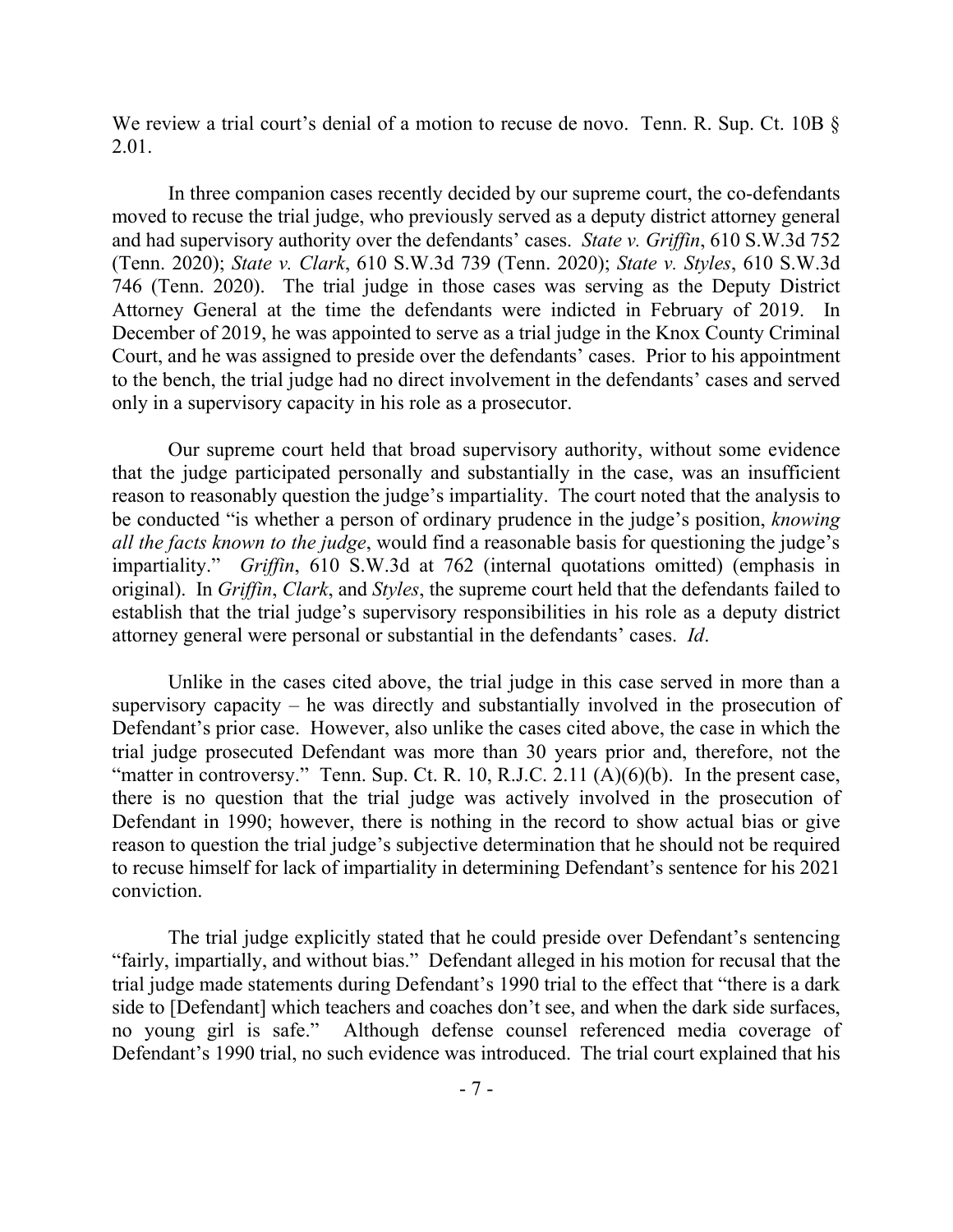actions and statements as a prosecutor in the 1990 trial were "legal" and "professional" only and did not reflect his "personal opinion" about Defendant or indicate any lingering bias or prejudice toward Defendant.

Defendant asserts that the trial judge "still carries the 1990 high profile case in which he prosecuted [Defendant] with him," creating an appearance of impartiality. Defendant points to statements by the trial court at sentencing that reference Defendant's 1990 convictions, including the trial court's comment that Defendant was "an incredible athlete" and "extremely strong" in discussing the relative weakness and vulnerability of the victim and the trial court's question to Defendant about whether he had "some guilt issues back in 1990" as a reason for Defendant's subsequent criminal episodes.

We disagree with Defendant's interpretation of any of the trial judge's actions or comments as an indication of his hostility, bias, prejudice, or prejudgment of Defendant in the instant case. *See State v. Warner*, 649 S.W.2d 580 (Tenn. 1983), *rehearing denied* (April 18, 1983). Defendant has failed to establish that the trial judge relied on his knowledge gleaned from his prior prosecutions of Defendant in sentencing him. Despite Defendant's assertion that the trial court "applied enhancing factors or gave the appearance that the enhancing factors which [were] known only to the [t]rial [c]ourt from the prior prosecutions" of Defendant, the record shows that the trial court made findings at sentencing based on the evidence and argument presented at sentencing. Defendant has likewise failed to establish that the trial judge's impartiality should be questioned based on the supreme court's having overturned Defendant's 1990 convictions or the trial judge's greeting Defendant at his arraignment. We thus conclude that recusal was not objectively required. Defendant is not entitled to relief on this issue.

#### *II. Sentencing*

Defendant also asserts that the trial court abused its discretion in imposing a sentence of 10 years, the maximum sentence within the applicable range. The State responds that the trial court properly sentenced Defendant. We agree with the State.

This Court reviews challenges to the length of a sentence within the appropriate sentence range "under an abuse of discretion standard with a 'presumption of reasonableness.'" *State v. Bise*, 380 S.W.3d 682, 708 (Tenn. 2012). A trial court must consider any evidence received at the trial and sentencing hearing, the presentence report, the principles of sentencing, counsel's arguments as to sentencing alternatives, the nature and characteristics of the criminal conduct, any mitigating or statutory enhancement factors, statistical information provided by the Administrative Office of the Courts as to sentencing practices for similar offenses in Tennessee, any statement that the defendant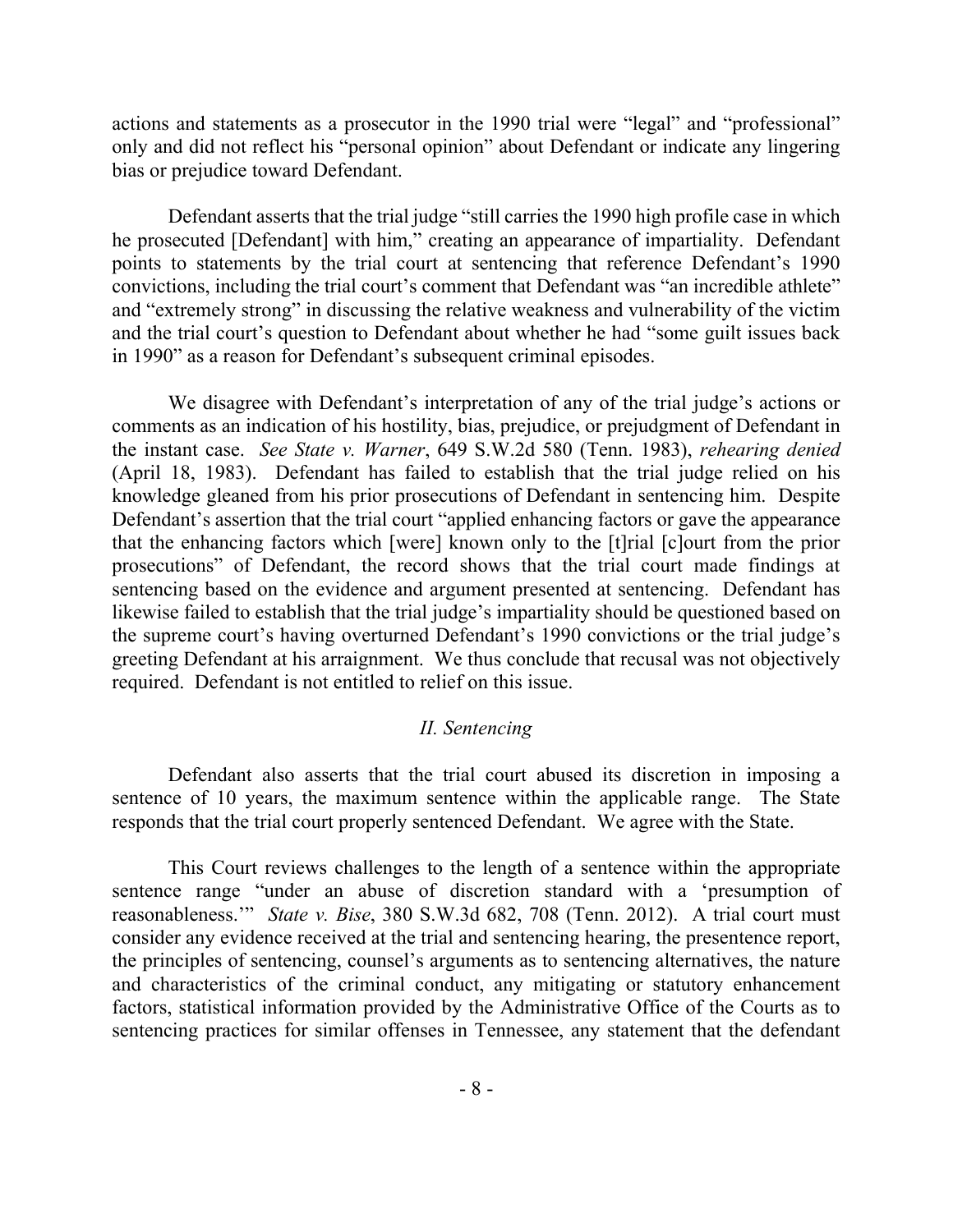made on his own behalf, the result of the validated risk and needs assessment, and the potential for rehabilitation or treatment. T.C.A. §§ 40-35-210(b), -103.

Likewise, a trial court's application of enhancement and mitigating factors are reviewed for an abuse of discretion with "a presumption of reasonableness to within-range sentencing decisions that reflect a proper application of the purposes and principles of our Sentencing Act." *Bise*, 380 S.W.3d at 706-07. "[A] trial court's misapplication of an enhancement or mitigating factor does not invalidate the sentence imposed unless the trial court wholly departed from the 1989 Act, as amended in 2005." *Id*. at 706. "So long as there are other reasons consistent with the purposes and principles of sentencing, as provided by statute, a sentence imposed . . . within the appropriate range" will be upheld on appeal. *Id*.

Here, the trial court considered the relevant principles and sentenced Defendant to a within-range sentence for his conviction. Pursuant to the plea agreement, Defendant was sentenced as a Range II offender convicted of a Class C felony, with a range of punishment of six to 10 years. *See* T.C.A. §§ 39-13-401(b), 40-35-112(b)(3).

Defendant argues that the trial court abused its discretion by failing to find any factors in mitigation despite proof of Defendant's "failing health" and his acceptance into a rehabilitation program. Although Defendant asserts that the trial court relied on knowledge gained about Defendant from the trial judge's prosecution of Defendant in 1990, Defendant does not contest, and we conclude that the record fully supports, the trial court's application of two enhancement factors: that Defendant had a previous history of criminal convictions or criminal behavior in addition to those necessary to establish the appropriate range, and that the victim of the offense was particularly vulnerable because of age. *See Id.* § 40-35-114(1) and (4).

"The application of a single enhancement factor can justify an enhanced sentence." *State v. John M. Banks*, No. M2019-00017-CCA-R3-CD, 2020 WL 5015888, at \*10 (Tenn. Crim. App. Aug. 25, 2020) (citing *State v. Bolling*, 75 S.W.3d 418, 421 (Tenn. Crim. App. 2001)), *perm. app. denied* (Tenn. Dec. 2, 2020). We also point out that the trial court would have been within its discretion to impose a maximum in-range sentence without finding any applicable enhancement factors, "as long as there are reasons consistent with the statutory purposes and principles of sentencing." *State v. Christopher Scott Chapman*, No. M2011-01670-CCA-R3-CD, 2013 WL 1035726, at \*9 (Tenn. Crim. App. Mar. 13, 2013) (citing *Bise*, 380 S.W.3d at 706; *State v. Carter*, 254 S.W.3d 335, 345-46 (Tenn. 2008)), *no perm. app. filed*.

We conclude that the trial court properly sentenced Defendant. The trial court considered the relevant principles and sentenced Defendant to a within-range sentence.